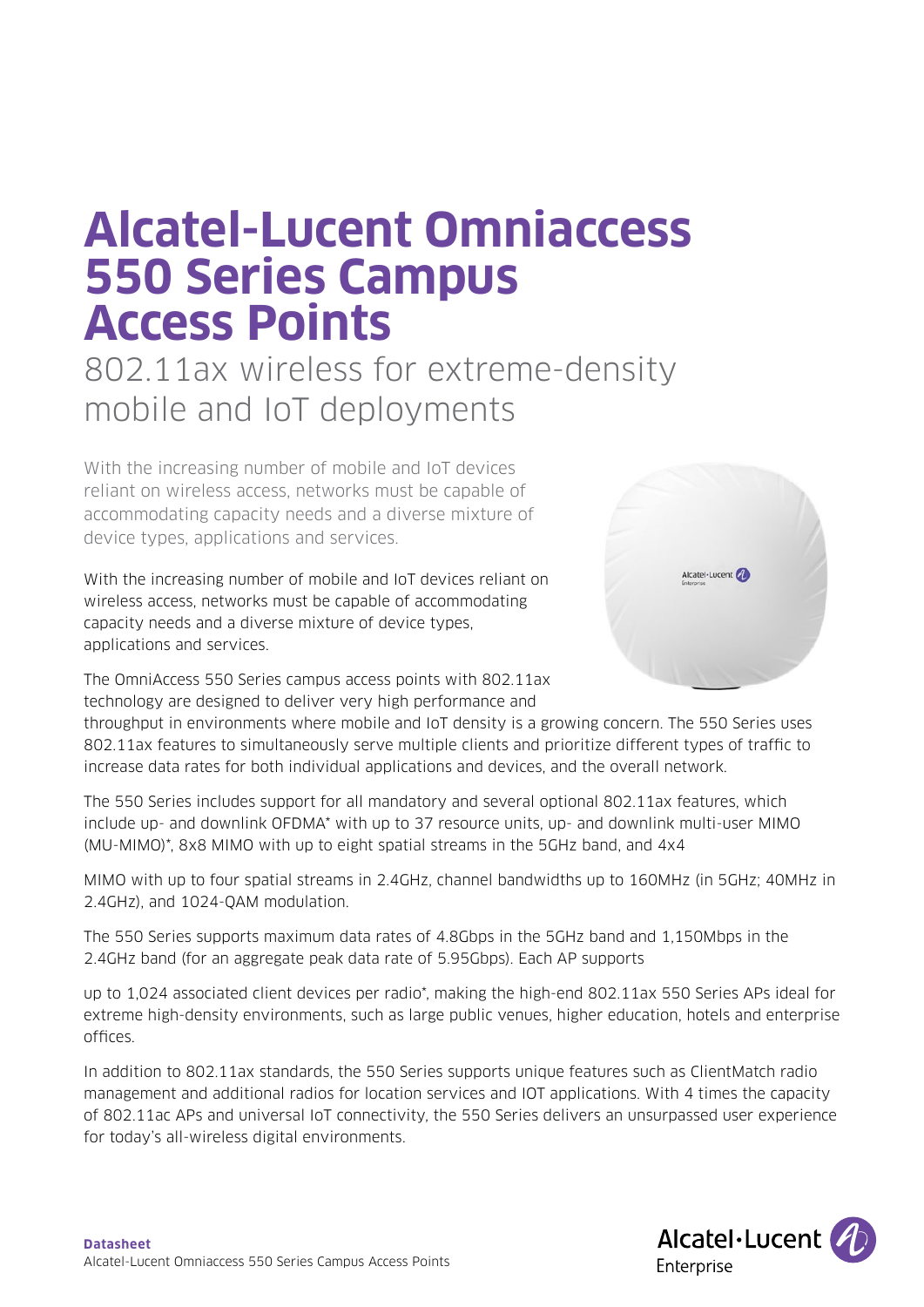# **Key Features**

- AI-powered wireless RF and client connectivity optimization
- Dual-radio (8x8 + 4x4 MIMO) 802.11ax AP with up-and downlink OFDMA\* and Multi-User MIMO (MU-MIMO)\*
- Optional tri-radio mode\* with two 5GHz and one 2.4GHz radio (all 4x4 MIMO)
- Smart PoE allows for the use of existing switching infrastructure to power up APs
- Maximum data rates of 4.8Gbps in the 5GHz band and 1,150Mbps in the 2.4GHz band (for an aggregate peak data rate of 5.95Gbps)
- Supports all mandatory and several optional 802.11ax features, and the full 37 OFDMA Resource Units (RUs)\* with up to 1,024 associated client devices per radio\*
- Cost-effective and easy to manage universal IoT connectivity that includes Bluetooth 5 and Zigbee\* radios for location and IOT use-cases
- Intelligent Power Monitoring (IPM) allows the APs to operate even if there is not enough PoE power
- High-density performance for environments such as universities, large public venues and growing enterprise environments
- State of the art security with WPA3 and Enhanced open
- Unified wired and wireless with Dynamic Segmentation

## **Enhanced Performance**

To better support growing client density, the 550 Series uses two key new features within 802.11ax that support multi-user connectivity and enhanced efficiency\*. The first is Orthogonal Frequency Division Multiple Access (OFDMA) and the other is multi-user – multiple input multiple output (MU-MIMO).

- Multi-user transmission with downlink and uplink OFDMA OFDMA increases user data rates and also reduces latency, especially for a large number of devices with short frames or low data-rate requirements, such as voice and IOT devices. By providing multi-user capabilities, a channel can be divided in the frequency domain, and multiple transmissions can be carried simultaneously. OFDMA is particularly effective in raising network efficiency and capacity where there are many devices, short frames, or low data-rate streams.
- Multi user transmission with downlink and uplink multi-user MIMO MU-MIMO is another multi-user capability, originally introduced in 802.11ac. This improves network capacity by allowing multiple devices to transmit simultaneously.

In addition to the standard 802.11ax capabilities, with the optional tri-radio operating mode\*, the 5GHz radio is split up into two independent 4x4 MIMO radios with up to four spatial streams each. This enables even higher numbers of simultaneously connected client devices.

To optimize endpoint connections ClientMatch technology will automatically detect and classify mobile devices with common characteristics, group these devices, and match them with the best AP's and radios to enhance the performance of the network. For example, all 802.11ax capable devices will be grouped onto available 11ax AP and radios, so that the performance benefits of Orthogonal Frequency Division Multiple Access (OFDMA) are maximized. This means increased network performance and a boost in network capacity.

AOS-W 8 runs at the core of the 550 Series APs to deliver always-on networking via features like LiveUpgrade, Controller Clustering and seamless fail-over. Our AOS-W 8 software also includes AirMatch, which delivers AI-powered technology to automatically optimize the performance of a wireless network by tuning the radio frequencies (RF) of the access points.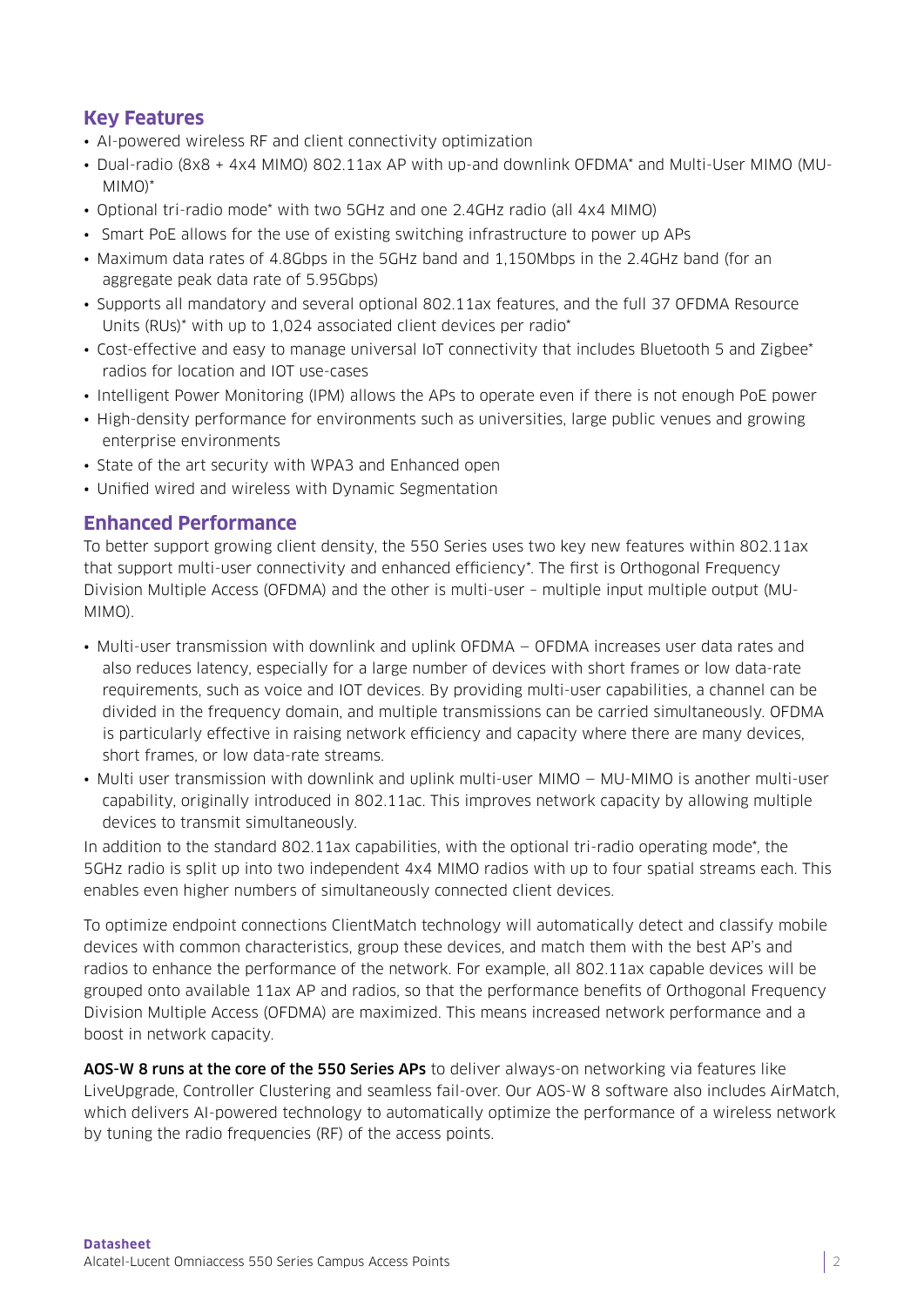#### **Smart Power Management**

As higher performance 802.11ax access points handle a greater number of devices and traffic, they will drive the need for more power consumption. To offset these demands, NetInsight includes a feature called GreenAP which allows the 550 Series access points to draw less power when it's not being used, such as evenings when the buildings are empty.

Intelligent Power Monitoring (IPM) allows for the 550 Series to operate even when your existing switches do not provide enough PoE. This enables IT to gradually upgrade their switching infrastructure by allowing the APs to operate even if 802.3bt is not supported in the existing switches.

This feature also enables the AP to continuously monitor and report its actual power consumption and optionally make autonomous decisions to disable certain capabilities based on the amount of power needed to boot and operate.

Another unique feature in the 550 Series AP is Smart PoE. This allows for both Ethernet ports on the AP to draw power from existing switch infrastructure. Smart PoE enables to configure two PoE ports to either aggregate their power (more power available) or use one as a redundant PoE power.

#### **IOT and Location Ready**

The New 802.11ax technology also provides unique benefits for IOT devices. The features range from dedicated channels in OFDMA to support the simultaneous transmission of low latency IOT connections, to power saving options using Target Wake Time (TWT) for battery life savings.

In addition, the 550 Series support an integrated Bluetooth 5 and Zigbee\* radio, as well as a USB port for maximum flexibility, which provides secure and reliable connectivity for IOT devices to support a wide range of location services.

#### Additional Features:

- Optional tri-radio mode\* with two 4x4 5GHz and one 4x4 2.4GHz radios
	- ¬ One 5GHz radio dedicated for the lower half of the band (0L), and one for the upper half (0U)
- Two SmartRate uplink Ethernet ports
	- ¬ Supports up to 5Gbps with NBase-T and IEEE 802.3bz Ethernet compatibility
	- ¬ Backwards compatibility with 100/1000Base-T
- Smart PoE feature that supports either combining or prioritizing PoE power from both AP ports
- Built-in Bluetooth 5 and Zigbee\* radio
- ¬ Enables a wide range of IOT use-cases asset tracking, mobile engagement, and OT operations
- Advanced Cellular Coexistence (ACC)
	- ¬ Minimizes interference from 3G/4G cellular networks, distributed antenna systems and commercial small cell/ femtocell equipment
- Quality of service for unified communications applications
	- ¬ Supports priority handling and policy enforcement for unified communication apps, including Skype for Business with encrypted videoconferencing, voice, chat and desktop sharing
- AppRF technology leverages deep packet inspection to classify and block, prioritize, or limit bandwidth for thousands of applications in a range of categories
- Best-in-class RF Management
	- ¬ Built-in AirMatch technology manages the 2.4GHz and 5GHz radio bands and actively optimizes the RF environment, which includes channel width, channel selection and transmit power
	- ¬ Adaptive Radio Management (ARM) technology provides airtime fairness and ensures that APs stay clear of all sources of RF interference to deliver reliable, high- performance Wi-Fi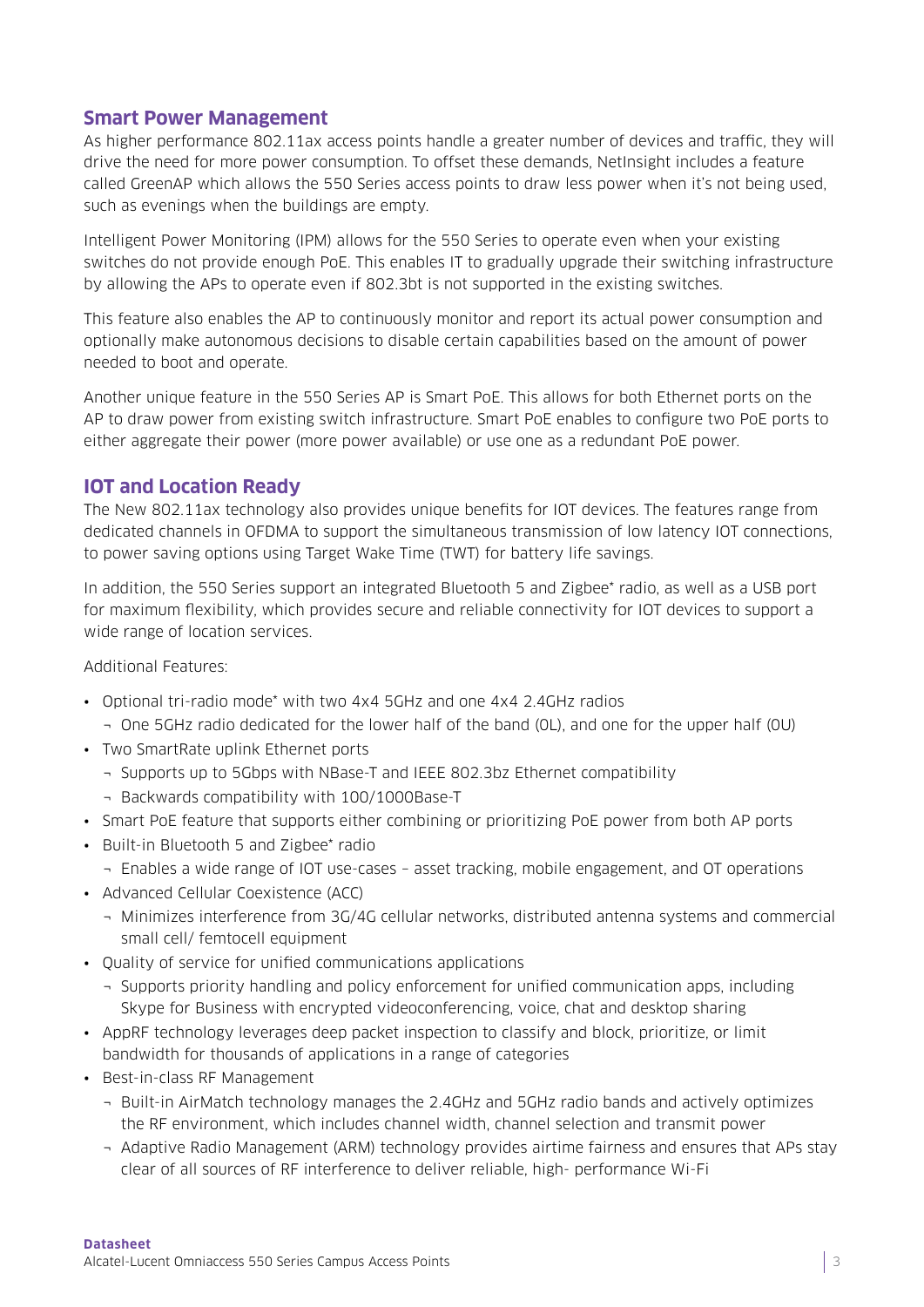- Spectrum analysis
	- ¬ Capable of part-time or dedicated air monitoring, the spectrum analyzer remotely scans the 2.4GHz and 5GHz radio bands to identify sources of RF interference from 20MHz through 160MHz operation
- Core Security
	- ¬ Device assurance: Use of Trusted Platform Module (TPM) for secure storage of credentials and keys as well as secure boot
	- ¬ Integrated wireless intrusion protection offers threat protection and mitigation, and eliminates the need for separate RF sensors and security appliances
	- ¬ IP reputation and security services identify, classify, and block malicious files, URLs and IPs, providing comprehensive protection against advanced online threats
	- ¬ SecureJack-capable for secure tunneling of wired Ethernet traffic
- Intelligent Power Monitoring (IPM)
	- ¬ Enables the AP to continuously monitor and report its actual power consumption and optionally make autonomous decisions to disable certain capabilities based on the amount of power available to the unit
	- ¬ Software configurable to disable capabilities in specified order of priority.
	- ¬ The IPM feature applies when the unit is powered by a POE source
- Energy efficiency with Green AP feature (requires NetInsight)
	- ¬ The 550 Series Access Points support a unique deep-sleep mode to deliver significant power and cost savings.

## **Deployment Options**

- Controller-based mode When deployed in conjunction with an OmniAccess Mobility Controller, OmniAccess 550 Series APs offer centralized configuration, data encryption, policy enforcement and network services, as well as distributed and centralized traffic forwarding.
- Controller-less (Instant) mode The controller function is virtualized in a cluster of APs while in Instant mode. As the network grows and/or requirements change, Instant deployments can easily migrate to controller-based mode.
- Remote AP (RAP) mode for branch deployments.
- Air monitor (AM) for wireless IDS, rogue detection and containment.
- Spectrum analyzer (SA), dedicated or hybrid, for identifying sources of RF interference
- Secure enterprise mesh portal or point to point\*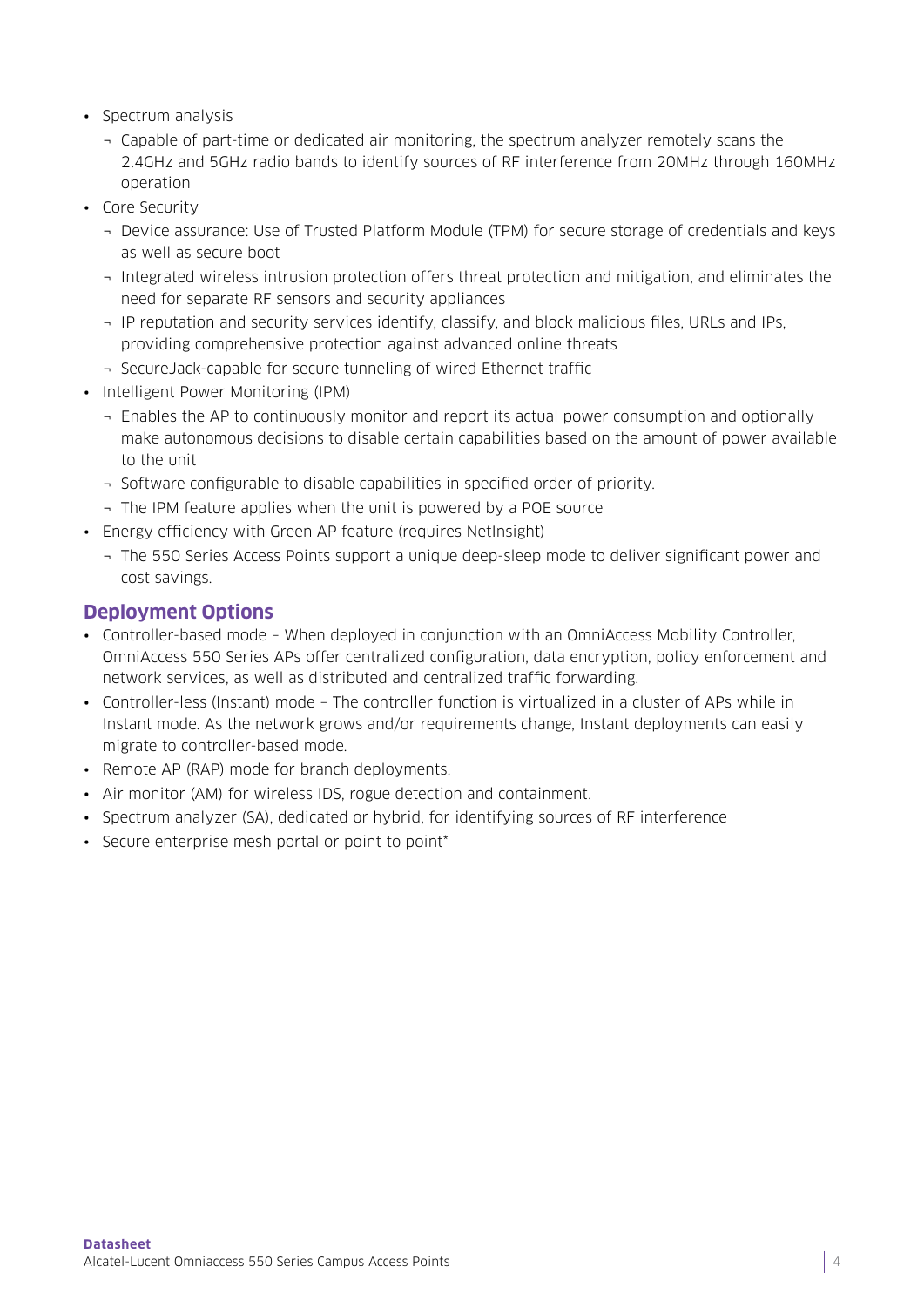# **Specifications**

### **Hardware variants**

• OAW-AP555: Internal antenna models

### **Wi-Fi radio specifications**

- AP type: Indoor, dual/tri-radio, 5GHz and 2.4GHz 802.11ax 4x4 MIMO
- 5GHz radio (dual-radio operation): Eight spatial stream Single User (SU) MIMO for up to 4.8Gbps wireless data rate with individual 8SS HE80 (or 4SS HE160) 802.11ax client devices, or with eight 1SS or four 2SS HE80 802.11ax MU-MIMO capable client devices simultaneously
- 5GHz radio (tri-radio operation\*): Four spatial stream Single User (SU) MIMO for up to 2.4Gbps wireless data rate with individual 4SS HE80 (or 2SS HE160) 802.11ax client devices, or with four 1SS or two 2SS HE80 802.11ax MU-MIMO capable client devices simultaneously
- 2.4GHz radio: Four spatial stream Single User (SU) MIMO for up to 1,150Mbps wireless data rate with individual 4SS HE40 802.11ax client devices or with two 2SS HE40 802.11ax MU-MIMO capable client devices simultaneously
- Support for up to 1,024 associated client devices per radio\*, and up to 16 BSSIDs per radio
- Supported frequency bands (country-specific restrictions apply):
	- ¬ 2.400 to 2.4835GHz (radio 1)
	- ¬ 5.150 to 5.250GHz (radio 0 and 0L)
- ¬ 5.250 to 5.350GHz (radio 0 and 0L)
- ¬ 5.470 to 5.725GHz (radio 0 and 0U)
- ¬ 5.725 to 5.850GHz (radio 0 and 0U)
- Available channels: Dependent on configured regulatory domain
- Dynamic frequency selection (DFS) optimizes the use of available RF spectrum
- Supported radio technologies:
	- ¬ 802.11b: Direct-sequence spread-spectrum (DSSS)
	- ¬ 802.11a/g/n/ac: Orthogonal frequency-division multiplexing (OFDM)
	- ¬ 802.11ax: Orthogonal frequency-division multiple access (OFDMA) with up to 37 resource units (for an 80MHz channel)\*
- Supported modulation types:
	- ¬ 802.11b: BPSK, QPSK, CCK
	- ¬ 802.11a/g/n: BPSK, QPSK, 16-QAM, 64-QAM, 256-QAM (proprietary extension)
	- ¬ 802.11ac: BPSK, QPSK, 16- QAM, 64-QAM, 256-QAM, 1024-QAM (proprietary extension)
	- ¬ 802.11ax: BPSK, QPSK, 16- QAM, 64-QAM, 256-QAM, 1024-QAM
- 802.11n high-throughput (HT) support: HT20/40
- 802.11ac very high throughput (VHT) support: VHT20/40/80/160
- 802.11ax high efficiency (HE) support: HE20/40/80/160
- Supported data rates (Mbps):
	- ¬ 802.11b: 1, 2, 5.5, 11
	- ¬ 802.11a/g: 6, 9, 12, 18, 24, 36, 48, 54
	- ¬ 802.11n: 6.5 to 600 (MCS0

to MCS31, HT20 to HT40), 800 with 256-QAM

- ¬ 802.11ac: 6.5 to 1,733 (MCSO to MCS9,  $NSS = 1$ ) to 4, VHT20 to VHT160), 2,166 with 1024-QAM
- ¬ 802.11ax (2.4GHz): 3.6 to 1,147 (MCS0 to MCS11, NSS  $= 1$  to 4, HE20 to HE40)
- ¬ 802.11ax (5GHz): 3.6 to 4,804 (MCS0 to MCS11, NSS  $= 1$  to 8, HE20 to HE160)
- 802.11n/ac packet aggregation: A-MPDU, A-MSDU
- Transmit power: Configurable in increments of 0.5dBm
- Maximum (aggregate, conducted total) transmit power (limited by local regulatory requirements):
	- ¬ 2.4GHz band: +24dBm (18dBm per chain)
	- ¬ 5GHz band: +27dBm in dual-radio mode, +24dBm in tri- radio mode (18dBm per chain)
	- ¬ Note: conducted transmit power levels exclude antenna gain. For total (EIRP) transmit power, add antenna gain.
- Advanced Cellular Coexistence (ACC) minimizes the impact of interference from cellular networks
- Maximum ratio combining (MRC) for improved receiver performance
- Cyclic delay/shift diversity (CDD/CSD) for improved downlink RF performance
- Space-time block coding (STBC) for increased range and improved reception
- Low-density parity check (LDPC) for high-efficiency error correction and increased throughput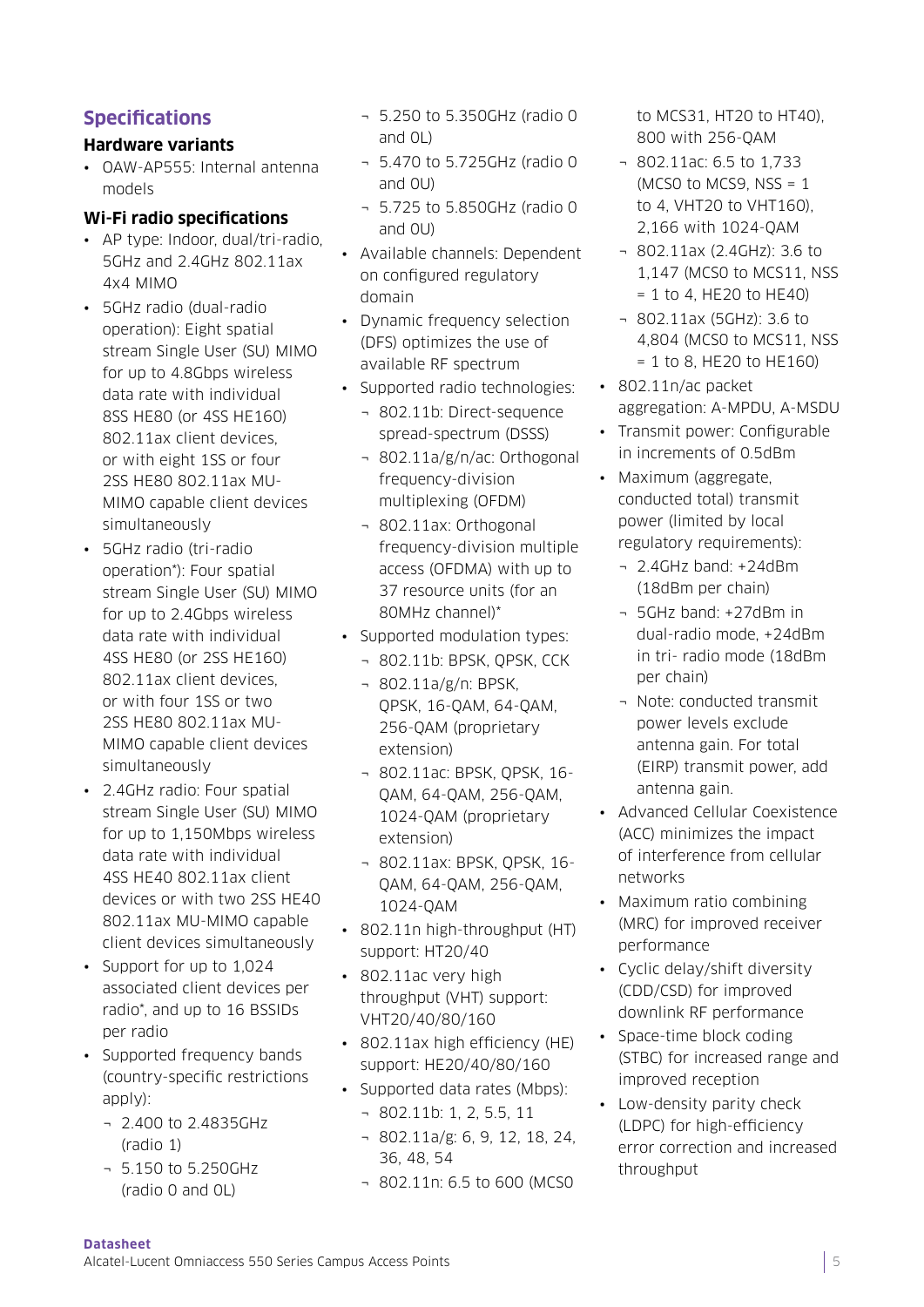- Transmit beam-forming (TxBF) for increased signal reliability and range\*
- 802.11ax Target Wait Time (TWT) to support low-power client devices\*

## **Wi-Fi antennas**

- Integrated downtilt omnidirectional antennas for 4x4 MIMO in 2.4GHz with peak antenna gain of 4.3dBi, and 8x8 MIMO in 5GHz with peak antenna gain of 5.8dBi in 5GHz. In tri-radio mode, the peak gain of the antennas for each of the 4x4 5GHz radios is 5.5dBi (radio 0L, lower half of 5GHz) and 5.6dBi (radio 0U, upper half of 5GHz). Built-in antennas are optimized for horizontal ceiling mounted orientation of the AP. The downtilt angle for maximum gain is roughly 30 degrees.
	- ¬ A mix of horizontally and elements is used
	- ¬ Combining the patterns of each of the antennas of the MIMO radios, the peak gain of the combined, average pattern is 2.4dBi in 2.4GHz and 2.0dBi in 5GHz (dualradio mode).
	- ¬ In tri-radio mode, the peak gain of the combined, average pattern is 2.7dBi (radio 0L, lower half of 5GHz) and 1.8dBi (radio 0U, upper half of 5GHz)

### **Other interfaces**

- E0, E1: SmartRate port (RJ-45, maximum negotiated speed 5Gbps)
	- ¬ Auto-sensing links speed (100/1000/2500/5000 BASE-T) MDI/MDX
- ¬ 2.5Gbps and 5Gbps speeds comply with NBase-T and 802.3bz specifications
- ¬ POE-PD: 48Vdc (nominal) 802.3af/at/bt POE (class 3 or higher)
- ¬ 802.3az Energy Efficient Ethernet (EEE)
- Link aggregation (LACP) support between both network ports for redundancy and increased capacity
- POE power can be drawn from When POE power is supplied either port (single source, or set to prioritize) or both ports simultaneously (set to combine). When set to prioritize, the AP draws power from E0 and may failover to  $F1$
- DC power interface: 48Vdc (nominal, +/- 5%), accepts 1.35mm/3.5mm centerpositive circular plug with 9.5mm length
- vertically polarized antenna USB 2.0 host interface (Type A connector)
	- ¬ Capable of sourcing up to 1A / 5W to an attached device
	- Bluetooth Low Energy (BLE5.0) and Zigbee (802.15.4)\*radio
		- ¬ BLE: up to 8dBm transmit power (class 1) and -99dBm receive sensitivity (125kbps)
		- ¬ Zigbee: up to 8dBm transmit power and -97dBm receive sensitivity
		- ¬ A pair of integrated omnidirectional antennas (polarization diversity) with roughly 30 degrees downtilt and peak gain of 4.5dBi
	- Visual indictors (two multicolor LEDs): for System and Radio status
- Reset button: factory reset, LED mode control (normal/off)
- Serial console interface (proprietary, micro-B USB physical jack)
- Kensington security slot Power sources and power consumption
- The AP supports direct DC power and Power over Ethernet (POE; on port E0 and/or E1)
- to both Ethernet ports, the AP can be configured to combine or prioritize power sources
- When both DC and POE power sources are available, DC power takes priority over POE
- Power sources are sold separately; see the ordering Information section below for details
- When powered by DC, 802.3bt (class 5) POE or 2x 802.3at (class 4) POE, the AP will operate without restrictions.
- When powered by 1x 802.3at (class 4) POE and with the IPM feature disabled, the AP will disable the USB port, disable the other Ethernet port, operate the 5GHz radio in 4x4 mode, and disable tri-radio operation
- In the same configuration but with IPM enabled, the AP will start up in unrestricted mode, but may dynamically apply restrictions depending on the POE budget and actual power. The feature restrictions and order can be programmed.
- Operating the AP with an 802.3af (class 3 or lower) POE source is not supported.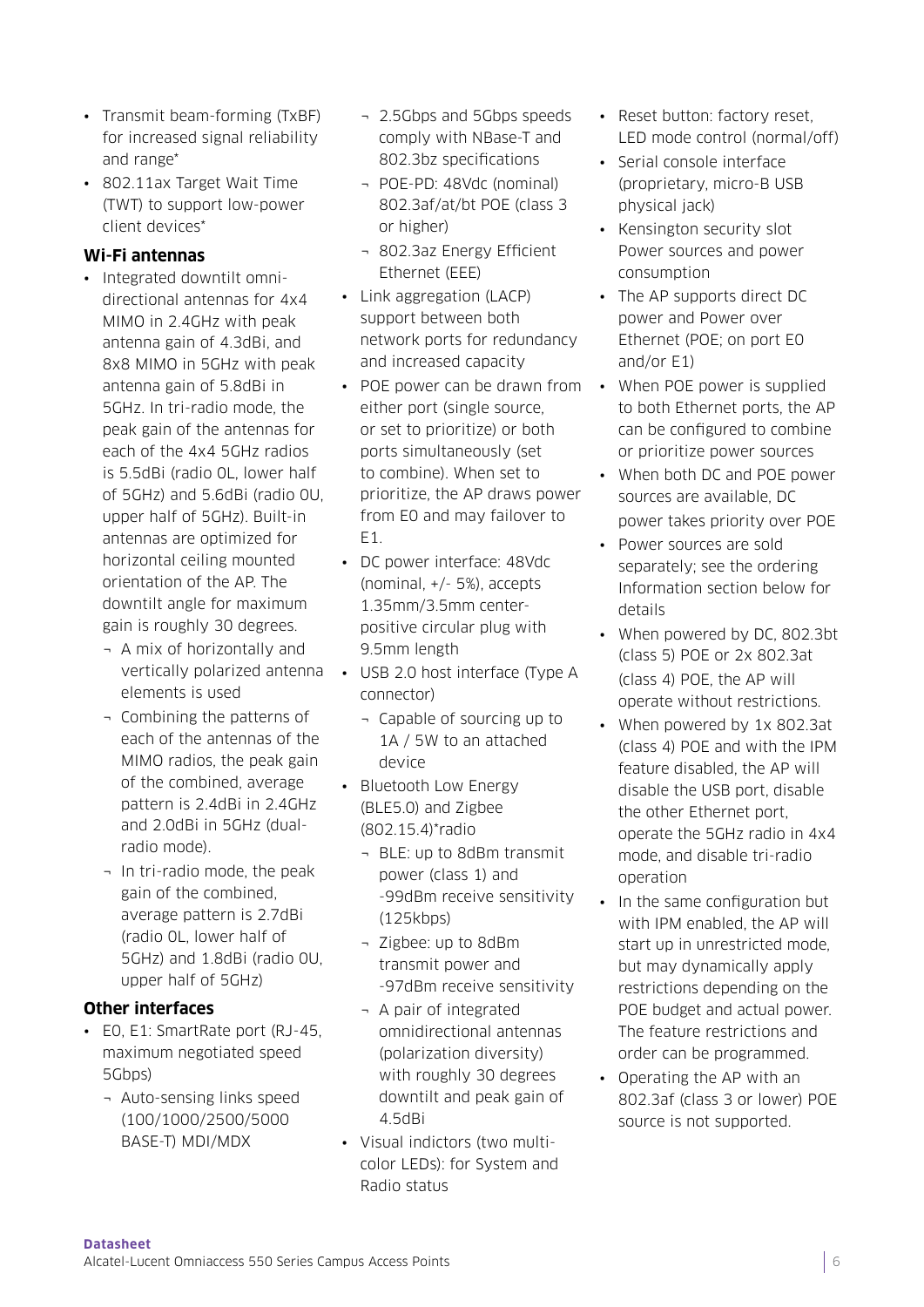- Maximum (worst-case) power consumption (dual-radio operation):
	- ¬ DC powered: 32.6W
	- ¬ POE powered (802.3bt or dual 802.3at): 38.2W
	- ¬ POE powered (802.3at, IPM disabled): 25.1W
	- ¬ All numbers above are without an external USB device connected. When sourcing the full 5W power budget to such a device, the incremental (worstcase) power consumption for the AP is up to 6.0W (POE powered) or 5.4W (DC powered).
	- ¬ Maximum (worst-case) power consumption in idle mode (dual-radio operation): 15.0W (POE) or 15.1W (DC).
- Maximum (worst-case) power consumption in deep-sleep mode: 3.8W(POE) or 3.6W (DC)

#### **Mounting details**

• A mounting bracket has been pre-installed on the back of the AP. This bracket is used to secure the AP to any of the OmniAccess mount kits (sold separately); see the ordering Information section below for details.

### **Mechanical specifications**

- Dimensions/weight (OAW-AP555; unit, excluding mount bracket):
	- ¬ 260mm (W) x 260mm (D) x 58mm (H) / 10.2" (W) x 10.2" (D) x 2.3" (H)
	- ¬ 1,570g / 55.4oz
- Dimensions/weight (OAW-AP555; shipping):
- 320mm (W) x 303mm (D) x 108mm (H) / 12.6" (W) x 11.9" (D) x 4.3" (H)
- ¬ 2,230g / 78.7oz
- **Environmental specifications**
- Operating conditions
	- ¬ Temperature: 0C to +50C / +32F to +122F
	- ¬ Humidity: 5% to 93% noncondensing
	- ¬ AP is plenum rated for use in air-handling spaces
	- ¬ ETS 300 019 class 3.2 environments
- Storage and transportation conditions
	- ¬ Temperature: -40C to +70C / -40F to +158F
	- ¬ Humidity: 5% to 93% noncondensing
	- ¬ ETS 300 019 classes 1.2 and 2.3 environments

#### **Reliability**

• Mean Time Between Failure (MTBF): 855,000hrs (98yrs) at +25C operating temperature.

#### **Regulatory compliance**

- FCC/ISED
- CE Marked
- RED Directive 2014/53/EU
- EMC Directive 2014/30/EU
- Low Voltage Directive 2014/35/EU
- UL/IEC/EN 60950
- EN 60601-1-1, EN60601-1- 2 For more country-specific regulatory information and approvals, please see your ALE representative.

#### **Regulatory model numbers**

• OAW-AP555: APIN0555

### **Certifications**

• UL2043 plenum rating

- Wi-Fi Alliance:
	- ¬ Wi-Fi CERTIFIED a, b, g, n, ac
	- ¬ Wi-Fi CERTIFIED ax1
	- ¬ WPA, WPA2 and WPA3 – Enterprise with CNSA option, Personal (SAE), Enhanced Open ( OWE)
	- ¬ WMM, WMM-PS, Wi-Fi Vantage, W-Fi Agile Multiband
	- ¬ Wi-Fi Location\*
	- ¬ Passpoint (release 2)
- Bluetooth SIG
- Ethernet Alliance (POE, PD device, class 4)

### **Warranty**

Hardware limited lifetime warranty.

#### **Minimum Operating System Software Versions**

AOS-W and InstantOS 8.5.0.0

\* Not initially supported; will be enabled in a future software release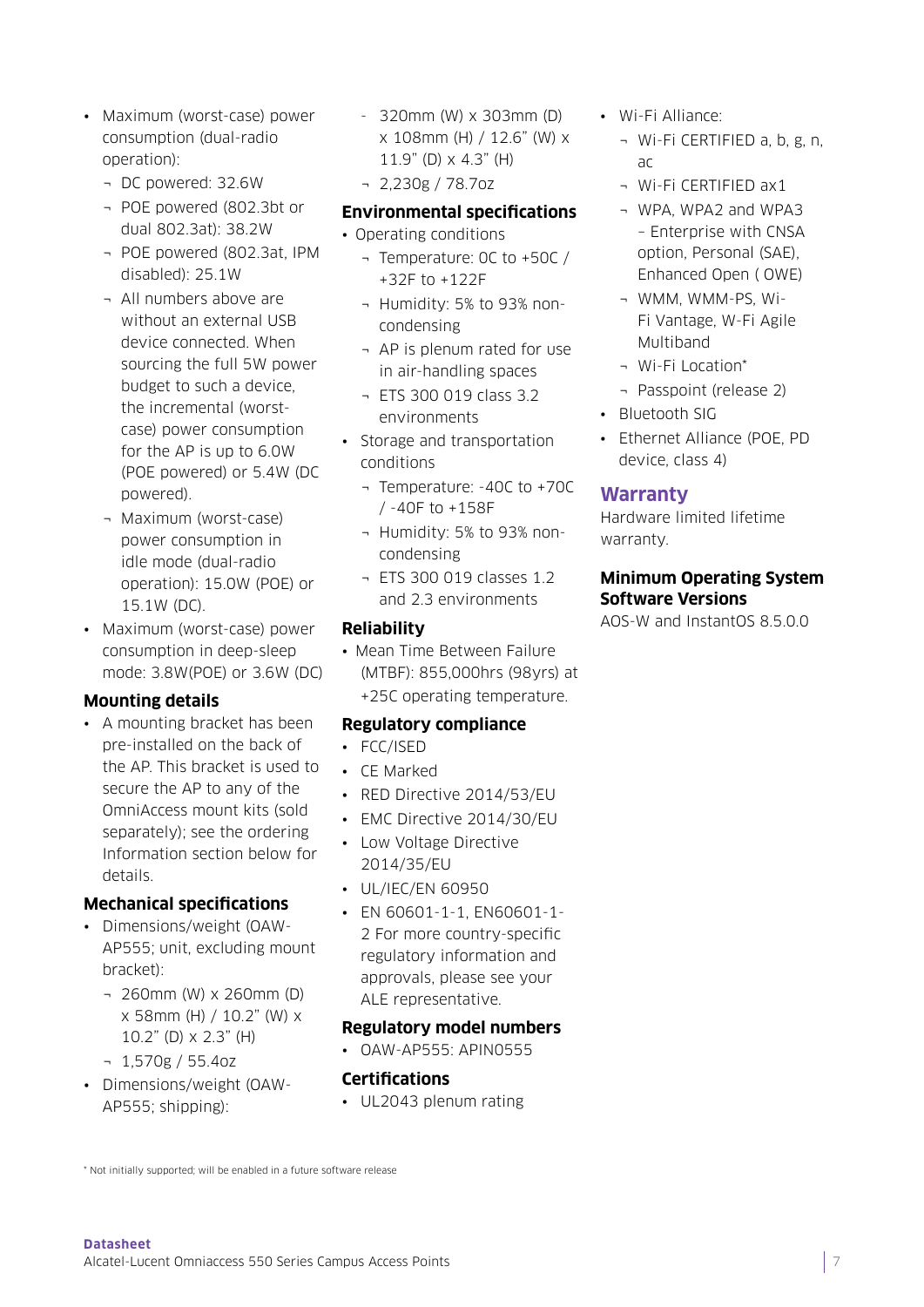# **RF Performance table**

| <b>Band, rate</b>     | Maximum transmit power (dBm) per transmit chain | Receiver sensitivity (dBm) per receive chain |
|-----------------------|-------------------------------------------------|----------------------------------------------|
| 2.4GHz, 802.11b       |                                                 |                                              |
| 1Mbps                 | 18                                              | -98                                          |
| 11Mbps                | 18                                              | $-89$                                        |
| 2.4GHz, 802.11g       |                                                 |                                              |
| 6Mbps                 | 18                                              | $-92$                                        |
| 54Mbps                | 16                                              | $-75$                                        |
| 2.4GHz, 802.11n HT20  |                                                 |                                              |
| MCSO                  | 18                                              | $-92$                                        |
| MCS7                  | 14                                              | $-73$                                        |
| 2.4GHz, 802.11ax HE20 |                                                 |                                              |
| MCS <sub>0</sub>      | 18                                              | $-92$                                        |
| MCS11                 | 10                                              | $-64$                                        |
| 5GHz, 802.11a         |                                                 |                                              |
| 6Mbps                 | 18                                              | $-91$                                        |
| 54Mbps                | 16                                              | $-74$                                        |
| 5GHz, 802.11n HT20    |                                                 |                                              |
| MCSO                  | 18                                              | $-91$                                        |
| MCS7                  | 14                                              | $-72$                                        |
| 5GHz, 802.11n HT40    |                                                 |                                              |
| MCS <sub>0</sub>      | 18                                              | $-88$                                        |
| MCS7                  | 14                                              | $-69$                                        |
| 5GHz, 802.11ac VHT20  |                                                 |                                              |
| MCS <sub>0</sub>      | 18                                              | $-91$                                        |
| MCS9                  | 12                                              | $-68$                                        |
| 5GHz, 802.11ac VHT40  |                                                 |                                              |
| MCSO                  | 18                                              | $-88$                                        |
| MCS9                  | 12                                              | $-65$                                        |
| 5GHz, 802.11ac VHT80  |                                                 |                                              |
| MCSO                  | 18                                              | $-85$                                        |
| MCS9                  | $12\,$                                          | $-62$                                        |
| 5GHz, 802.11ac VHT160 |                                                 |                                              |
| MCSO                  | 18                                              | $-82$                                        |
| MCS9                  | $12\,$                                          | $-59$                                        |
| 5GHz, 802.11ax HE20   |                                                 |                                              |
| <b>MCSO</b>           | 18                                              | $-91$                                        |
| MCS11                 | $10\,$                                          | $-62$                                        |
| 5GHz, 802.11ax HE40   |                                                 |                                              |
| MCSO                  | 18                                              | $-88$                                        |
| MCS11                 | $10\,$                                          | $-58$                                        |
| 5GHz, 802.11ax HE80   |                                                 |                                              |
| <b>MCSO</b>           | $18\,$                                          | $-85$                                        |
| MCS11                 | $10\,$                                          | $-56$                                        |
| 5GHz, 802.11ax HE160  |                                                 |                                              |
| MCSO                  | 18                                              | $-82$                                        |
| MCS11                 | $10\,$                                          | $-53$                                        |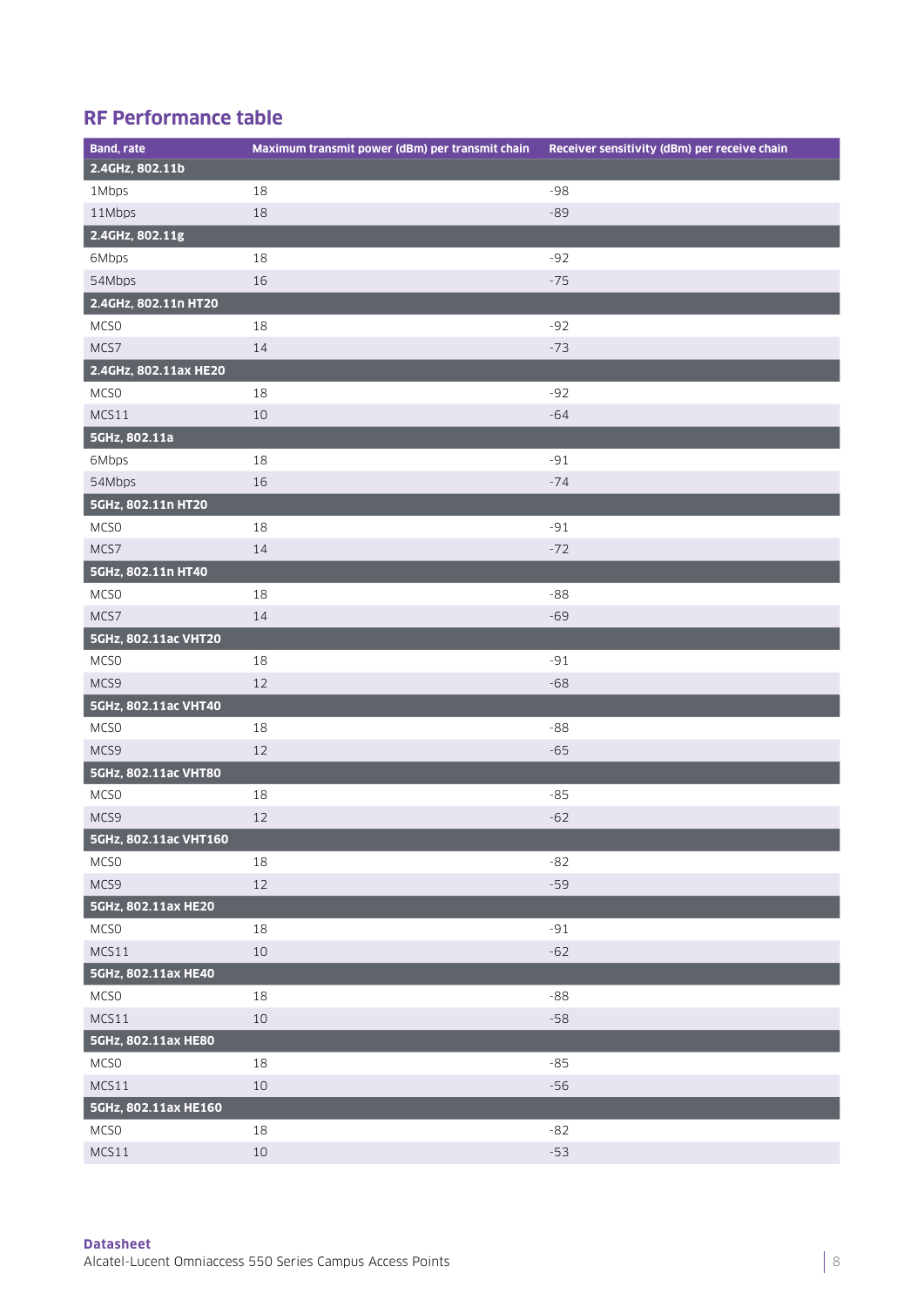## **ANTENNA PATTERNS**

#### **Horizontal planes (top view)**

Showing azimuth (0 degrees) and 30 degrees downtilt patterns (averaged patterns for all applicable antennas)







5.5GHz Wi-Fi (radio 0, dual-radio mode)



- 5.5 GHZ Wi-Fi (RO) average downtilt

5.875GHz Wi-Fi (radio 0U, tri-radio mode)



5.875 GHz Wi-Fi (R0H) average azimuth 5.875 GHZ Wi-Fi (R0H) average downtilt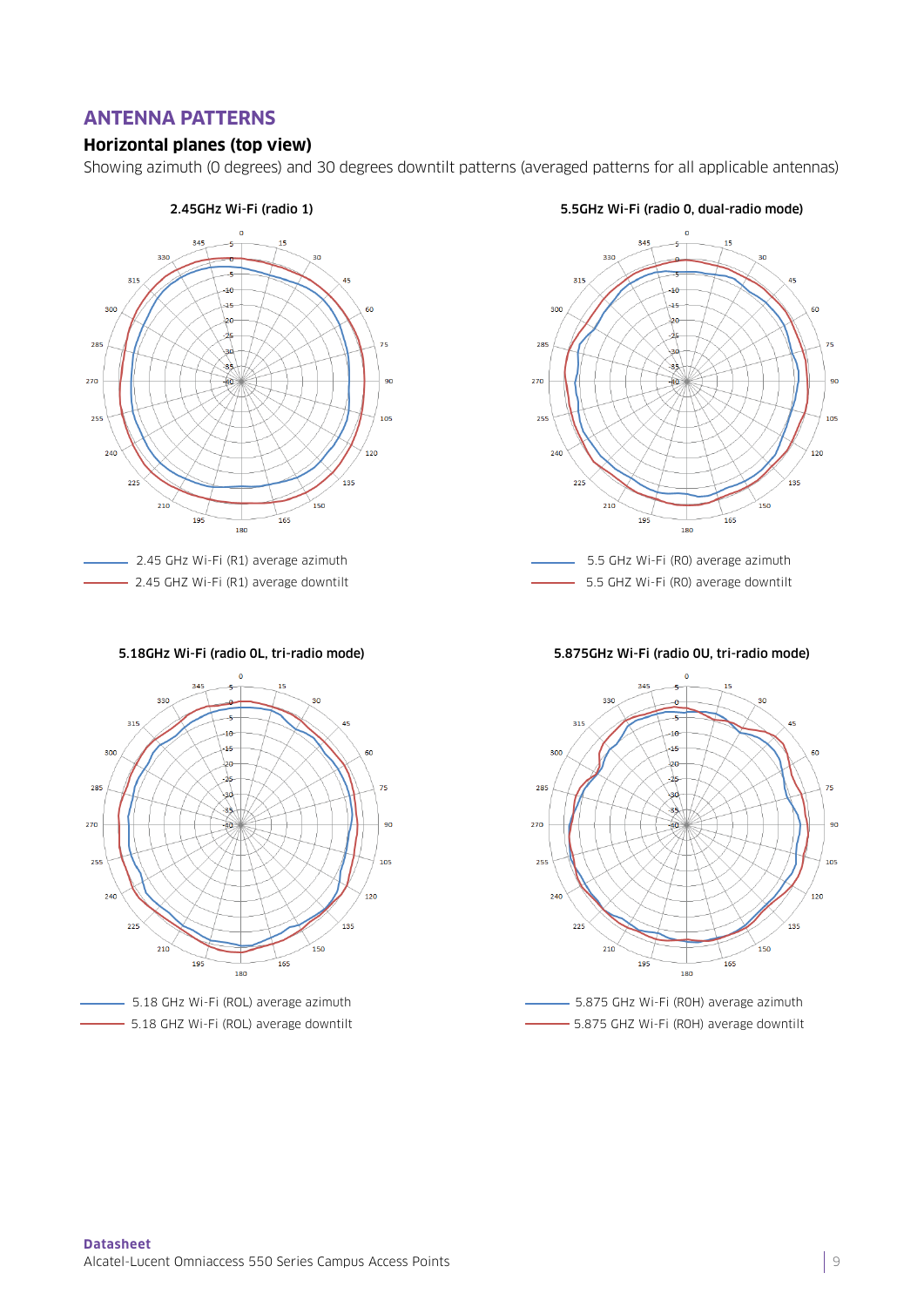#### **Vertical (elevation) planes (side view, AP facing down)**

Showing side view with AP rotated 0 and 90 degrees (averaged patterns for all applicable antennas)



- 2.45 GHz Wi-Fi (R1) average elevation 0 2.45 GHZ Wi-Fi (R1) average elevation 90

5.18GHz Wi-Fi (radio 0L, tri-radio mode)



5.5GHz Wi-Fi (radio 0, dual-radio mode)



5.875GHz Wi-Fi (radio 0U, tri-radio mode)